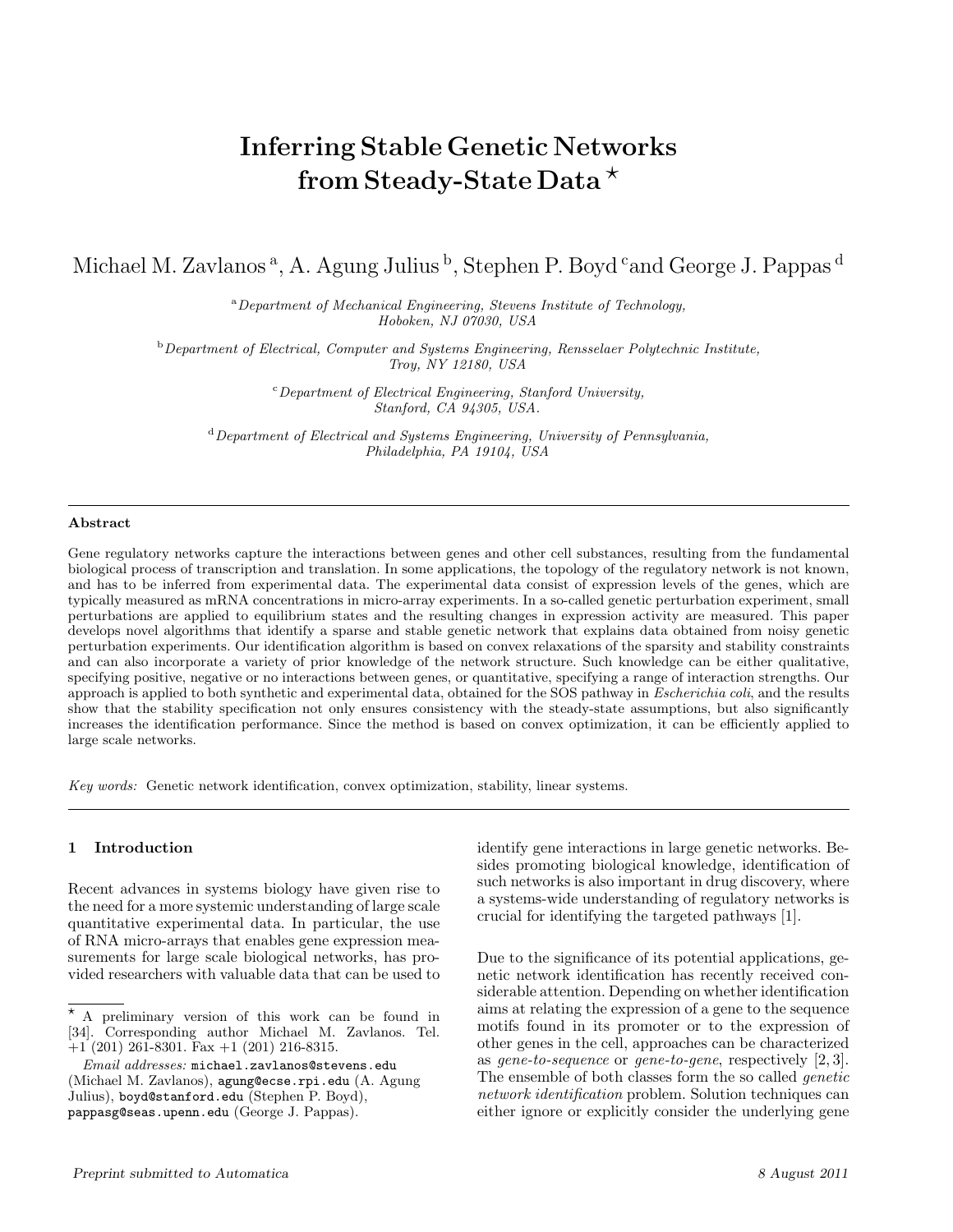dynamics.

Members of the former class are clustering algorithms [4, 5] that group genes with similar expressions, due to the high probability that they are functionally, but not necessarily directly, related to each other. Alternatively, grouping of co-expressed genes may be achieved using information-theoretic methods [6]. Both approaches, however, are restricted to identifying undirected networks and hence, lack causality. Causality may be recovered using Bayesian networks [7], which can handle directed graphs. But Bayesian networks typically do not accommodate cycles and hence, can not handle feedback motifs that are common in genetic regulatory networks. Both causality and feedback motifs are no longer an issue when the network is modeled as a set of differential equations [8–18]. Identification is then typically optimization based, while approaches depend on whether the data is obtained from steady-state measurements [8–10] or dynamic time-series [11–18]. Although time-series data includes more information about the system dynamics, identification in this case is more difficult due to the high computational effort that is typically required.

The approach proposed in this paper falls under the latter class of networks modeled as differential equations and aims at obtaining a minimal model that explains given genetic perturbation data at steady-state. The minimality specification is due to the observation that biological networks exhibit loose connectivity [19, 20] and in the present framework, it was first addressed in [8] in the form of a priori combinations of constraints on the connectivity of the network. On the other hand, the steady-state nature of the data implies stability of the underlying genetic networks, and to the best of our knowledge, this is a first attempt to formally address this specification.

To avoid the combinatorially hard nature of the problem, we employ a weighted  $\ell_1$  relaxation of the minimality constraint  $[10, 21-25]$ , which leads to much more scalable linear constraints. The convex optimization formulation in our approach is also preserved by the stability specification, which we capture by either linear or semidefinite constraints that arise from Gersgorin's and Lyapunov's theorems, respectively. Finally, we employ additional linear constraints so that our model best fits the given genetic perturbation data as well as satisfies a priori knowledge on the network structure. We show that in the absence of the stability specification, our approach performs well for sufficiently large data sets with low noise, while smaller and noisy data sets hinder its performance, partly due to identification of unstable networks. However, introducing the stability specification greatly improves the identification performance, and not only validates our model but also makes it promising for future research.

The rest of this paper is organized as follows. In Section 2 we describe the genetic network identification problem, while in Section 3 we develop the proposed  $\ell_1$  relaxation and discuss the aforementioned stability issues that could hinder its identification performance. In Section 4 we extend our algorithm to account for stability of the identified solutions. Finally, in Sections 5 and 6, we illustrate efficiency of our approach on artificial noisy data sets as well as on experimental data for the SOS pathway in Escherichia coli.

## 2 Genetic Network Identification

Genetic regulatory networks consisting of  $n$  genes can be modeled as n-dimensional dynamical systems [8]. In general, such models assume the form

$$
\dot{\hat{x}} = f(\hat{x}, u),\tag{1}
$$

where  $\hat{x}(t) \in \mathbb{R}^n$  and  $u(t) \in \mathbb{R}^p$ . Here  $\hat{x}_i(t) \in \mathbb{R}$  denotes the transcription activity (typically measured as mRNA concentration) of gene  $i$  in the network, and  $u_i$  is the so called transcription perturbation.<sup>1</sup> Nonlinear genetic networks as in (1) can have multiple stable equilibria, each one typically corresponding to a phenotypical state of the system. Then, the dynamics in a neighborhood of any given equilibrium  $x_{eq}$  can be approximated by the set of linear differential equations

$$
\dot{\tilde{x}} = A\tilde{x} + Bu,\tag{2}
$$

where  $\tilde{x} \triangleq \hat{x} - x_{eq}$  [11]. The matrix  $A \in \mathbb{R}^{n \times n}$  encodes pairwise interactions between the individual genes in the network at the given equilibrium or phenotypical state, while the matrix  $B \in \mathbb{R}^{n \times p}$  indicates which genes are affected by the transcriptional perturbations. Assuming the equilibrium  $\tilde{x} = 0$  is stable and the perturbation  $u$  is sufficiently small and constant, the system  $(2)$  will restabilize at a new equilibrium  $\tilde{x}$ , at which

$$
A\tilde{x} + Bu = 0. \tag{3}
$$

Let  $m$  be the number of available transcription perturbations<sup>2</sup> and define the matrices  $U = [u_1 \cdots u_m] \in \mathbb{R}^{p \times m}$ 

<sup>&</sup>lt;sup>1</sup> In a transcription perturbation experiment, individual genes are over-expressed using an episomal expression plasmid. Then  $U$  can be quantified using a second strain with a reporter gene in place of the over-expressed gene on the plasmid. After the perturbation, cells grow under constant physiological conditions to the steady-state and the change in mRNA concentration, compared to cells in the same physiological conditions but unperturbed, is measured [26]. For large scale networks, we may assume that not all genes are affected by a given perturbation, resulting in  $p \leq n$ .

<sup>2</sup> Typically, each transcription perturbation corresponds to a specific experiment.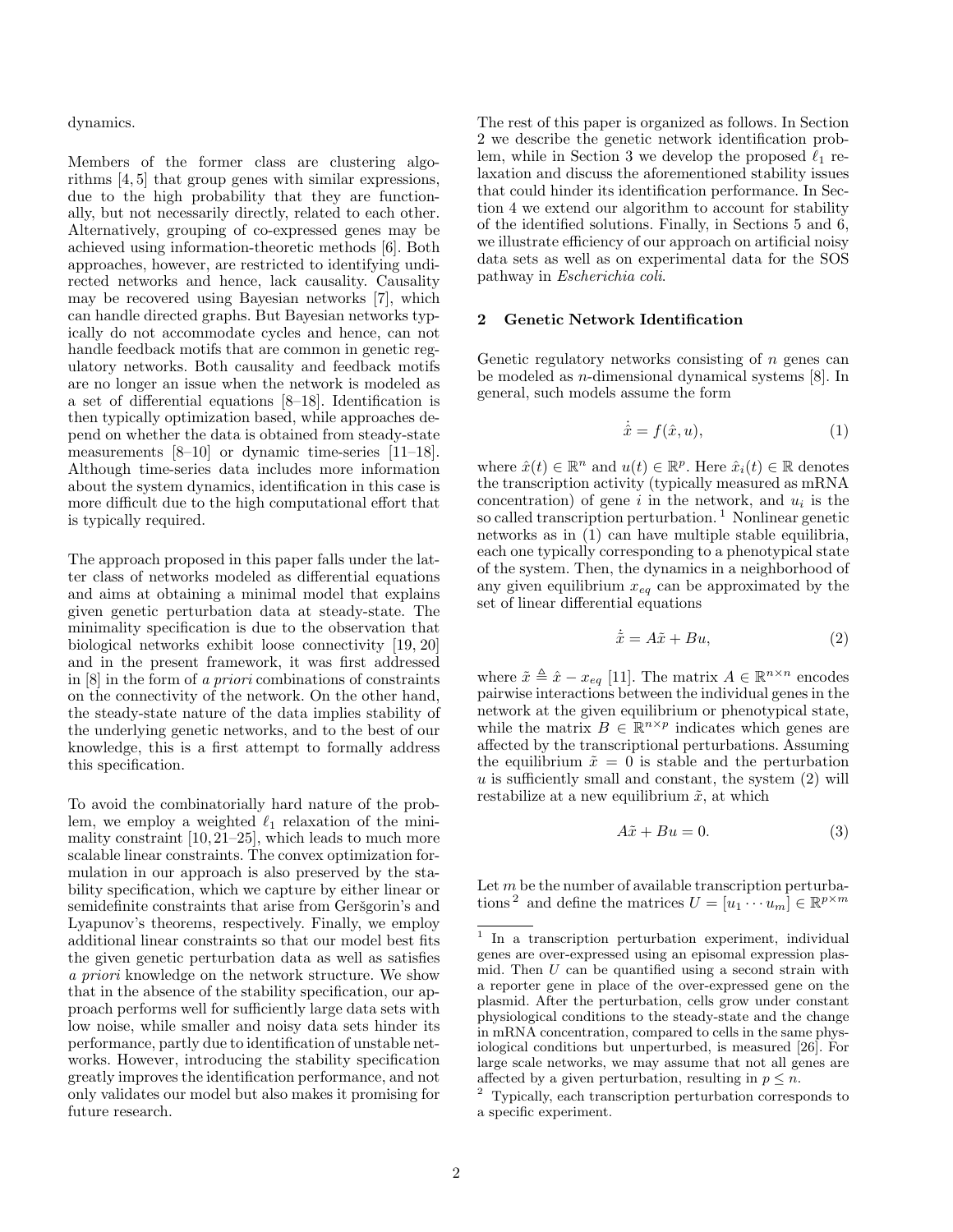and  $\tilde{X} = [\tilde{x}_1 \cdots \tilde{x}_m] \in \mathbb{R}^{n \times m}$  containing the transcription perturbations of all  $m$  experiments and their associated steady-state mRNA concentrations, respectively. Then, collecting all  $m$  experiments at steady-state, system (3) can be written as

$$
A\tilde{X} + BU = 0.\t\t(4)
$$

Because of nonlinearity and measurement noise, the measured deviation of the mRNA concentrations can be different from the ones predicted by the linear model. If we denote these measured quantities as  $X$ , we can then write  $X = \tilde{X} + \Delta X$ . We then have the following relation

$$
AX + BU = (A\tilde{X} + BU) + A\Delta X.
$$
 (5)

Here,  $\eta \triangleq A\Delta X$  is the residual of the linear model. Finding the linear model that best fits the experimental data amounts to making  $\eta$  as small as possible (in some norm). Then, the network identification problem can be stated as follows.

#### Problem 1 (Genetic Network Identification)

Given steady-state transcription perturbation and  $mRNA$  concentration data  $\overline{U}$  and  $\overline{X}$ , determine the sparsest stable matrix A that results in sufficiently small residual η, while incorporating any a priori biological knowledge regarding the presence, absence, or nature of specific gene interactions.

The requirement that  $A$  is sparse is due to biological networks being sparse in nature [19, 20], while the stability condition is necessary for the steady-state to be observed. Finally, accordance with a priori biological knowledge is both desired and naturally expected to result in improved identification performance.

Remark 2 Ultimately, the effect of the transcription perturbation in the model is characterized by BU, where the matrices B and U are typically unknown. However, if we assume controllable networks, i.e., networks where we can perturb each individual gene, then U can be chosen so that BU is a diagonal matrix, subject to scaling.

## 3 Linear Programming Formulation

Given any genetic network described by (2), the problem of identifying the sparsest matrix A that approximately satisfies constraints (4), can be formulated as the following optimization problem

minimize 
$$
t \operatorname{card}(A) + (1 - t)\epsilon
$$
  
subject to  $||AX + BU||_1 \le \epsilon, \ \epsilon > 0$  (6)



Fig. 1. Plot of the weights  $w_{ij}$  as a function of the entries  $|a_{ij}|$ , for different values of the parameter  $\delta > 0$ .

where  $card(A)$  denotes the number of nonzero entries in matrix  $\hat{A}$ , and  $||A||_1 = \sum_{i,j=1}^n |a_{ij}|$  denotes the (elementwise)  $\ell_1$  norm of a matrix A. Variables in problem (6) are the matrix A and fitting error  $\epsilon$ , while the problem data are the matrices  $X, B, U$  and the parameter  $0 \leq t \leq 1$ , which is used to control the trade-off between sparsity, i.e.,  $card(A)$ , and best fit, i.e.,  $\epsilon$ . Note that any other norm could be used in the constraints here; we use the  $\ell_1$  norm since it handles outliers well.

When *a priori* knowledge about the network is also available, it is typically in the form of a partial sign pattern  $S = (s_{ij}) \in \{0, +, -, ?\}^{n \times n}$ , which encodes known positive interactions  $(+)$ , negative interactions  $(-)$ , no interactions (0), or no a priori knowledge regarding interactions (?) between any two genes in the network. Such knowledge can be included in (6) by means of the set of linear constraints

$$
A \in S \Leftrightarrow \begin{cases} a_{ij} \ge 0, \text{ if } s_{ij} = + \\ a_{ij} \le 0, \text{ if } s_{ij} = - \\ a_{ij} = 0, \text{ if } s_{ij} = 0 \\ a_{ij} \in \mathbb{R}, \text{ if } s_{ij} = ? \end{cases} (7)
$$

resulting in the problem

minimize 
$$
t
$$
 card $(A) + (1 - t)\epsilon$   
subject to  $||AX + BU||_1 \le \epsilon$ ,  $A \in S$ ,  $\epsilon > 0$ . (8)

From a computational point of view, formulation (8) poses a significant challenge. Although both constraints are convex in the matrix  $A$  [27], the cost function card $(A)$ is not convex. Solving this problem globally can be done, for instance by branch-and-bound methods or directly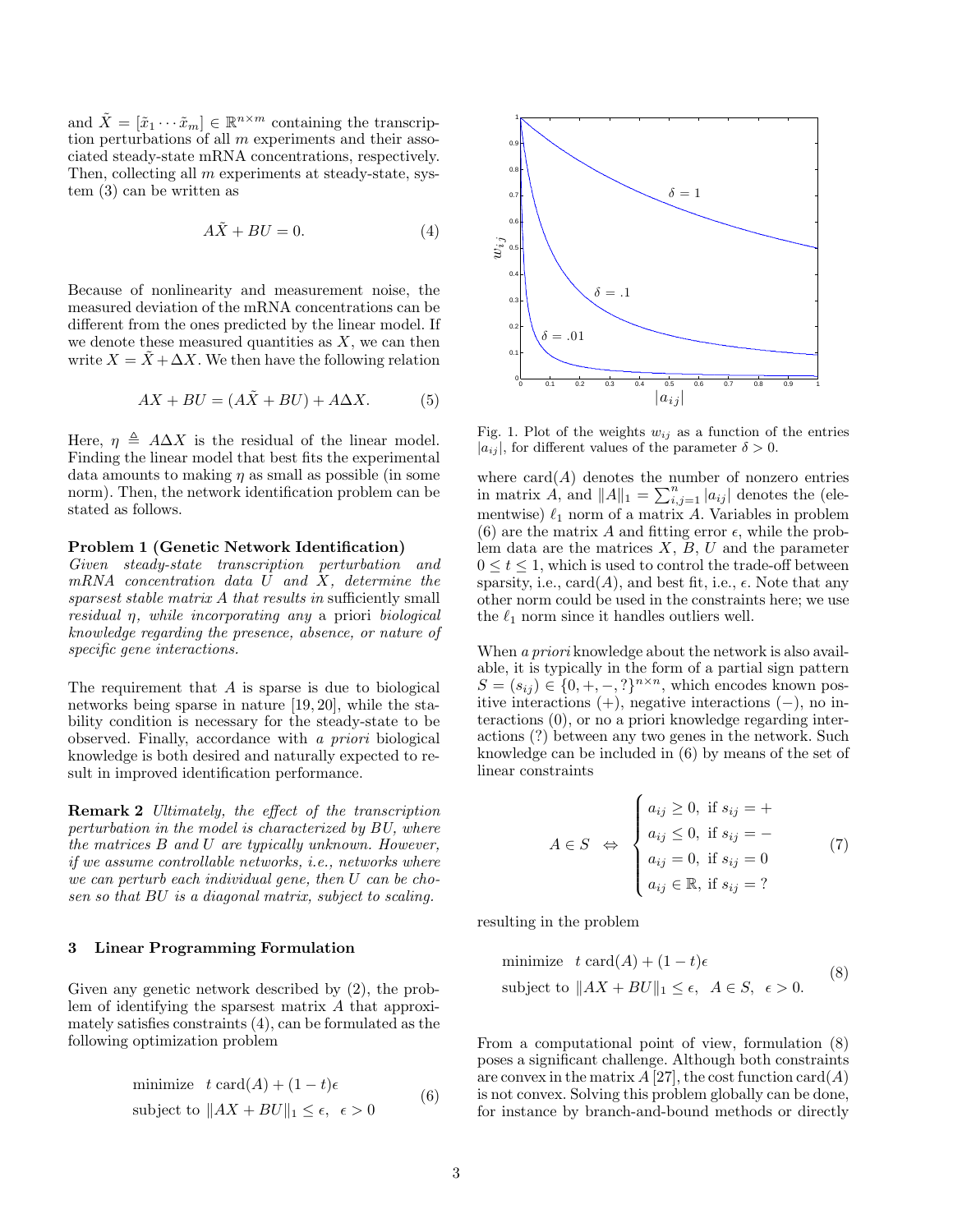| <b>Algorithm 1</b> Network ID (Ignoring Stability) |  |  |
|----------------------------------------------------|--|--|
|----------------------------------------------------|--|--|

**Require:** Sign pattern  $S$ , experimental data  $X$  and  $\overline{U}$ ,

- and control parameter  $0 \le t \le 1$ ,
- 1: Initialize weights  $w_{ij} = 1$  for all  $i, j = 1, \ldots, n$ ,
- 2: for  $it = 1$  to  $J$  do
- 3: Solve the linear program (9) for A and  $\epsilon$ ,
- 4: Update the weights  $w_{ij}$  using (10),
- 5: end for

by considering all possible  $2^{n^2}$  sparsity patterns for A. Nevertheless, these methods are typically very slow, and cannot scale to networks with more than a handful of genes.

To obtain a method that can scale to large networks, we propose a convex relaxation of the cardinality cost function. In particular, we replace the  $card(A)$  objective with the weighted  $\ell_1$ -norm  $\sum_{i,j=1}^n w_{ij} |a_{ij}|$ , resulting in the following convex program

minimize 
$$
t \sum_{i,j=1}^{n} w_{ij} |a_{ij}| + (1-t)\epsilon
$$
  
subject to  $||AX + BU||_1 \le \epsilon$ ,  $A \in S$ ,  $\epsilon > 0$ , (9)

where the weights  $w_{ij}$  are chosen such that (Fig. 1)

$$
w_{ij} = \frac{\delta}{\delta + |a_{ij}|}, \text{ for all } i, j = 1, \dots, n \qquad (10)
$$

for sufficiently small  $\delta > 0$  [21]. The main idea behind the proposed heuristic is to uniformly initialize all weights by  $w_{ij} = 1$  (this corresponds to the standard  $\ell_1$  relaxation of the cost function) and repeatedly solve problem (9), each time updating the weights using (10) (Algorithm 1). Then, large weights are always assigned to small matrix entries  $|a_{ij}|$  and small weights to large entries  $|a_{ij}|$ , which can eliminate any weak genetic interactions in the final identified matrix A. In practice, Algorithm 1 requires no more than  $J = 10$  iterations, regardless of the problem's size. We refer the reader to our earlier publication on this subject [10]. Furthermore, recent theoretical results [28] show that, in some cases (not including the present application), minimizing the weighted  $\ell_1$  norm of a matrix A, in fact does minimizes  $card(A)$  with high probability.

## 4 Incorporating Stability

In Section 3 we developed an iterative procedure, based on the solution of linear programs, able to identify a sparse matrix that best fits possibly noisy network data, while satisfying a priori knowledge about the network. In this section, we propose two different ways of incorporating stability in Algorithm 1, both preserving its convex nature and hence, having the associated scalability and global optimality properties. Furthermore, we show that these modified approaches significantly increase the performance of our identification algorithm.

Algorithm 2 Network ID (Geršgorin Stability)

**Require:** Sign pattern  $S$ , experimental data  $\overline{X}$  and  $\overline{U}$ , and control parameter  $0 \le t \le 1$ ,

- 1: Initialize weights  $w_{ij} = 1$  for all  $i, j = 1, \ldots, n$ ,
- 2: for  $it = 1$  to  $J$  do
- 3: Solve the linear program (13) for A and  $\epsilon$ ,
- 4: Update the weights  $w_{ij}$  using (10),
- 5: Update the weights  $v_i$  using (14),

#### 4.1 Linear Approximation

Incorporating stability of the identified matrix A as a linear constraint in Algorithm 1 relies on the following theorem by Geršgorin.

**Theorem 3 ([29])** Let  $A = (a_{ij}) \in \mathbb{R}^{n \times n}$  and for all  $i = 1, \ldots, n$  define the deleted absolute row sums of A by  $R_i(A) \triangleq \sum_{j \neq i} |a_{ij}|$ . Then, all eigenvalues of A are located in the union of n discs

$$
G(A) \triangleq \bigcup_{i=1}^{n} \{ z \in \mathbb{C} \mid |z - a_{ii}| \leq R_i(A) \}.
$$

Furthermore, if a union of k of these n discs forms a connected region that is disjoint from all the remaining  $n - k$  discs, then there are exactly k eigenvalues of A in this region.

The region  $G(A)$  is often called the *Geršgorin region* (for the rows) of A, the individual discs in  $G(A)$  are called the *Geršgorin discs*, while the boundaries of these discs are called the Gersgorin circles. Since A and  $A<sup>T</sup>$  have the same eigenvalues, one can also obtain a similar Geršgorin disc theorem for the columns of A. Clearly, if

$$
a_{ii} \leq -\sum_{j \neq i} |a_{ij}|, \text{ for all } i = 1, \dots, n \qquad (11)
$$

then all discs  $\{z \in \mathbb{C} \mid |z - a_{ii}| \leq R_i(A)\}\$ are in the left half plane  $\mathbb{C}$  and Theorem 3 ensures that all eigenvalues of A are also in  $\mathbb{C}_-$ , which implies that A is stable. What is appealing about constraints (11) is that they are convex in the entries of A, and can be expressed as a set of linear inequalities; hence, they can be directly incorporated in the linear program (9) in Algorithm 1, rendering a stable matrix. However, constraints (11) also impose strict structural constraints on the entries of A. In particular, they restrict all diagonal entries of A to be non-positive and matrix  $A$  to be *diagonally dominant*, namely

$$
|a_{ii}| \ge \sum_{j \ne i} |a_{ij}|, \text{ for all } i = 1, \dots, n.
$$

This later constraint can be relaxed by applying a similarity transformation on A. In particular, since  $V^{-1}AV$ 

<sup>6:</sup> end for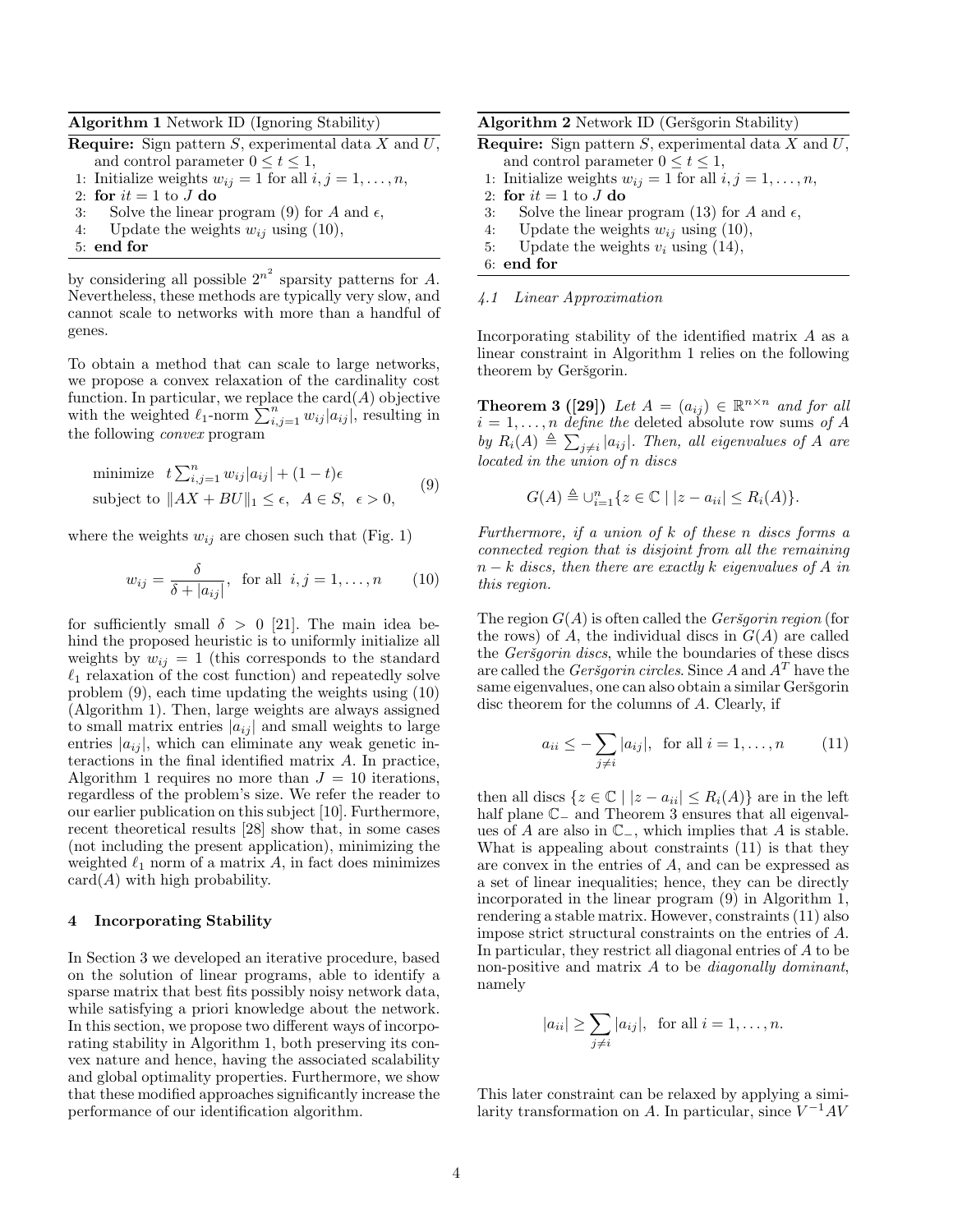

Fig. 2. Plot of the weights  $v_i$  as a function of the entries  $|a_{ii}| - R_i(A)$ , for average  $\beta = 0$  and different values of the parameter  $\delta > 0$ .

and A share the same eigenvalues for any invertible matrix V, we can apply Geršgorin's theorem to  $V^{-1}AV$  and for a smart choice of  $V$  we can obtain sharper bounds on the eigenvalues. A particularly convenient choice is  $V \triangleq \text{diag}(v_1, \ldots, v_n)$ , with  $v_i > 0$  for all  $i = 1, \ldots, n$ . Then,  $V^{-1}AV = (v_j a_{ij}/v_i)$  and Geršgorin's theorem states that all eigenvalues of A lie in the region

$$
G(V^{-1}AV) \triangleq \bigcup_{i=1}^{n} \left\{ z \in \mathbb{C} \mid |z - a_{ii}| \leq \frac{1}{v_i} \sum_{j \neq i} v_j |a_{ij}| \right\}.
$$

Clearly, if we require that

$$
a_{ii} \le -\frac{1}{v_i} \sum_{j \neq i} v_j |a_{ij}|, \quad i = 1, ..., n,
$$
 (12)

then  $G(V^{-1}AV) \subset \mathbb{C}_-$ , which implies that matrix A is stable, but not necessarily diagonally dominant. Constraints  $(12)$  are still linear in the entries of A and hence, can be directly incorporated in (9) resulting in the linear program

minimize 
$$
t \sum_{i,j=1}^{n} w_{ij} |a_{ij}| + (1-t)\epsilon
$$
  
subject to  $||AX + BU||_1 \le \epsilon$ ,  $A \in S$ ,  $\epsilon > 0$   
 $a_{ii} \le -\frac{1}{v_i} \sum_{j \neq i} v_j |a_{ij}|$ ,  $i = 1, ..., n$ . (13)

The identification procedure is then described in Algorithm 2. Intuitively, the weights  $v_i$ , should penalize Geršgorin discs far in the left half plane and assign the remaining slack to discs close to (or intersecting) the imaginary axis, breaking in this way the diagonal dominance in the associated row. In particular, for

| <b>Algorithm 3</b> Network ID (Lyapunov Stability) |  |  |  |
|----------------------------------------------------|--|--|--|
|----------------------------------------------------|--|--|--|

- **Require:** Sign pattern  $S$ , experimental data  $X$  and  $U$ , and control parameter  $0 \le t \le 1$ ,
- 1: Apply Algorithm 1 for matrix A,
- 2: if matrix  $A$  is unstable then
- 3: Solve (17) for a Lyapunov matrix  $P$ ,
- 4: Initialize weights  $w_{ij} = 1$  for all  $i, j = 1, \ldots, n$ ,
- 5: **for**  $it = 1$  to  $J$  **do**<br>6: Solve the semide
- Solve the semidefinite program (18) for A and  $\epsilon$ ,
- 7: Update the weights  $w_{ij}$  using (10),
- 8: end for
- 9: end if

 $\beta \triangleq \frac{1}{n} \sum_{i=1}^{n} (|a_{ii}| - R_i(A))$  we choose the weights  $v_i$  by (Fig. 2)

$$
v_i \triangleq \begin{cases} 1 + \frac{|a_{ii}| - R_i(A) - \beta}{\delta + (|a_{ii}| - R_i(A) - \beta)}, & \text{if } |a_{ii}| - R_i(A) > \beta \\ \frac{\delta}{\delta - (|a_{ii}| - R_i(A) - \beta)}, & \text{if } |a_{ii}| - R_i(A) \le \beta \end{cases},
$$
\n(14)

where  $R_i(A)$  denotes the deleted absolute sum for row i, as in Theorem 3, and the quantity  $|a_{ii}| - R_i(A) > 0$ indicates how far in the left half plane the associated Geršgorin disc is located. Convergence of Algorithm 2 is slower than that of Algorithm 1 and for certain illconditioned problem instances it may result in periodic solutions.

### 4.2 Semidefinite Approximation

Let A be the matrix identified by Algorithm 1 which can possibly be unstable. The goal in this section is to characterize "small" perturbations to A that render it stable, while satisfying the desired sign pattern and maintaining its sparsity structure. For this, let  $D \in \mathbb{R}^{n \times n}$  be the sought perturbation matrix and define the matrix  $A' \triangleq A + D$ . A necessary and sufficient condition for stability of  $A'$  is the existence of a symmetric positive definite Lyapunov matrix P such that

$$
(A+D)^{T}P + P(A+D) \prec 0.
$$
 (15)

Letting  $L \triangleq PD$ , equation (15) becomes

$$
A^T P + L^T + PA + L \prec 0,\tag{16}
$$

which is a linear matrix inequality in both  $P$  and  $L$ and can be efficiently solved using semidefinite programming [27]. In particular, solving the following semidefinite program

minimize 
$$
||LX||_2
$$
  
subject to  $A^T P + L^T + PA + L \prec 0$ ,  $P \succeq I$ , (17)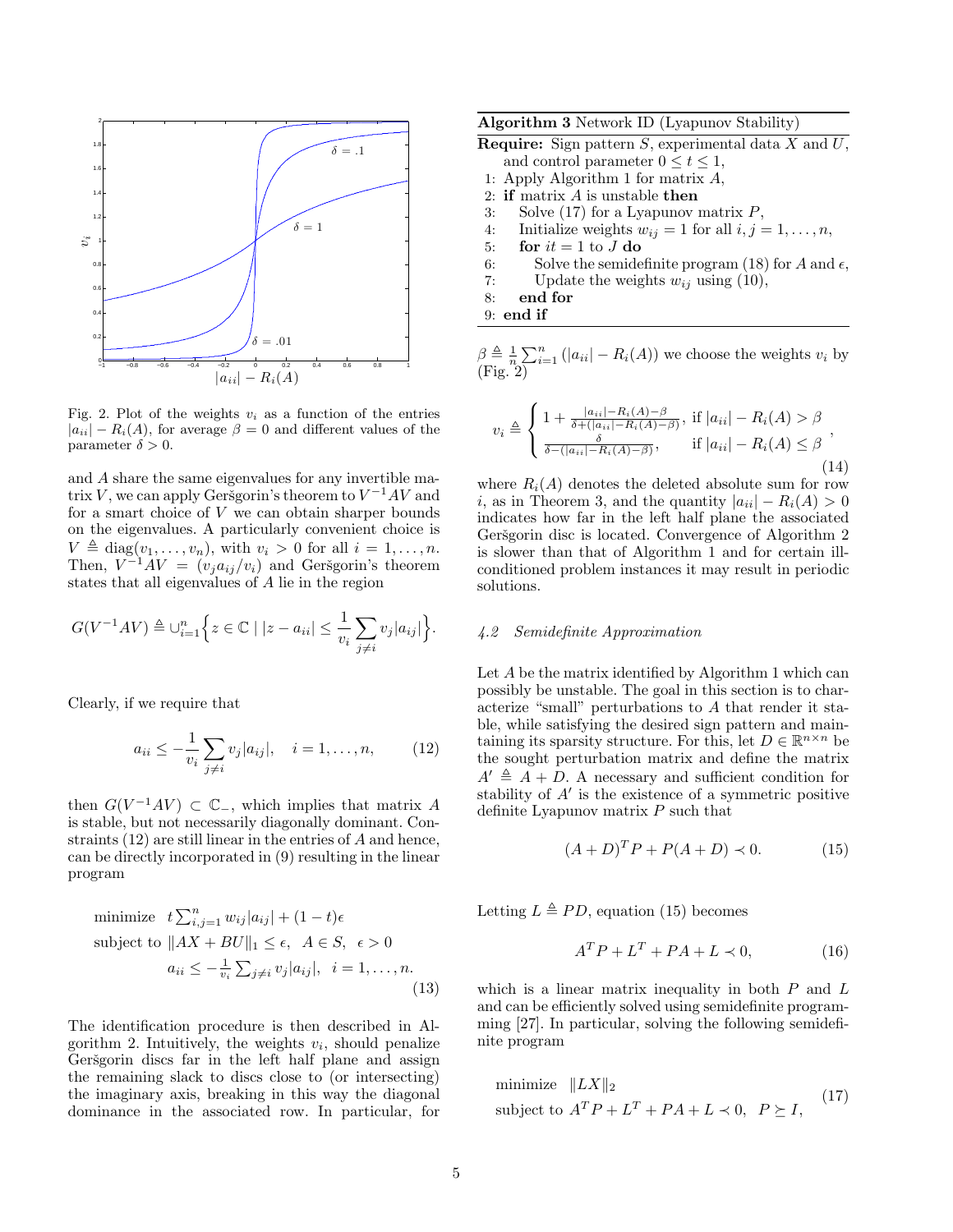gives  $D = P^{-1}L$  and the desired stable matrix A' becomes  $A' = A + P^{-1}L$ . This program formulation can be motivated by noticing that <sup>3</sup>

$$
||(A'X + BU) - (AX + BU)||_2 = ||P^{-1}LX||_2,
$$
  

$$
\le \frac{||LX||_2}{\sigma_{\min}(P)} \le ||LX||_2,
$$

since  $||P^{-1}||_2 = \sigma_{\max}(P^{-1}) = 1/\sigma_{\min}(P)$  and  $P \ge$ I. Therefore, minimizing the objective  $\|LX\|_2$  means minimizing an upper bound of the difference between  $AX + BU$  and  $A'X + BU$ . Clearly, the matrix A' may no longer satisfy the desired sign pattern or sparsity specifications. Therefore, we need to further perturb  $\overline{A}'$  to obtain a new matrix  $A$  (in a neighborhood of  $A'$ ) that is also stable. For this, we use the Lyapunov matrix  $P$  associated with  $A'$  and compute A by modifying problem (9) as

minimize 
$$
t \sum_{i,j=1}^{n} w_{ij} |a_{ij}| + (1-t)\epsilon
$$
  
subject to  $||AX + BU||_1 \le \epsilon, \ \epsilon > 0$  (18)  
 $A^T P + P A \prec 0, \ A \in S.$ 

We iterate until convergence, as in Algorithm 1. This procedure is described in Algorithm 3.

Remark 4 (Connection to linear systems theory) Assume that the left kernel  $\mathcal C$  of the data matrix  $X$  is nontrivial, i.e.,  $c \triangleq \dim(\mathcal{C}) > 0$ , and define a basis  $matrix C \in \mathbb{R}^{c \times n}$  of C, such that  $rank(C) = c$  and

$$
v \in \mathcal{C} \iff \exists k \in \mathbb{R}^{1 \times c} \text{ s.t. } v = kC.
$$

Then, for any matrix  $K \in \mathbb{R}^{n \times c}$ , let  $A' \triangleq A + KC$ , where  $K \in \mathbb{R}^{n \times c}$ . Notice that  $(A + KC)X + BU =$  $AX + BU$ , due to the fact that  $CX = 0$ . The matrix  $C$  parameterizes all models  $A'$  that result in the same residual as A. Obtaining a matrix K that renders  $A'$ stable is equivalent to the observer design problem in linear systems theory [30]. A well-known condition for the existence of such a  $K$  is the detectability of the pair  $(A, C)$ . In particular, the pair  $(A, C)$  is called detectable if

$$
rank \left[ \begin{array}{c} \lambda I - A \\ C \end{array} \right] = n,
$$

for all  $\lambda \in \mathbb{C}_+$  (the closed right half plane). Then, K can be obtained by the solution of the Lyapunov equation  $(A+KC)^{T}P+P(A+KC) \prec 0$ , where P is a symmetric positive definite Lyapunov matrix. Setting  $L \triangleq PK$  we get a linear matrix inequality in P and L, similar to the one in (16).



Fig. 3. ROC plots of algorithms 1 (Unstable), 2 (Geršgorin) and 3 (SDP) for network size  $n = 20$  and connectivity  $c = 20\%$ . Shown are the curves (mean and standard deviation) for  $\sigma = 30\%$ ,  $\nu = 10\%$  and  $m = n$  (full data). This is an ideal case for identification, with many high quality data. It is expected that predictions should be good and trusted.



Fig. 4. ROC plots of algorithms 1 (Unstable), 2 (Geršgorin) and 3 (SDP) for network size  $n = 20$  and connectivity  $c = 20\%$ . Shown are the curves (mean and standard deviation) for  $\sigma = 0\%$ ,  $\nu = 50\%$  and  $m = \lceil \frac{n}{3} \rceil$  (partial data). This is challenging case for identification, with few low quality data. It is expected that predictions are not so good and possibly should not be trusted much.

## 5 Synthetic Data and Discussion

### 5.1 Sensitivity to Parameter Selection

In this section we study how the parameter  $0 \le t \le 1$ that regulates the tradeoff between sparsity and best fit in problems (9), (13) and (18) affects the performance of our identification methods. As the measure of performance, we use the Receiver Operating Characteristic

<sup>3</sup> The following calculation has been slightly modified to correct a typo that appeared in the published version of this work.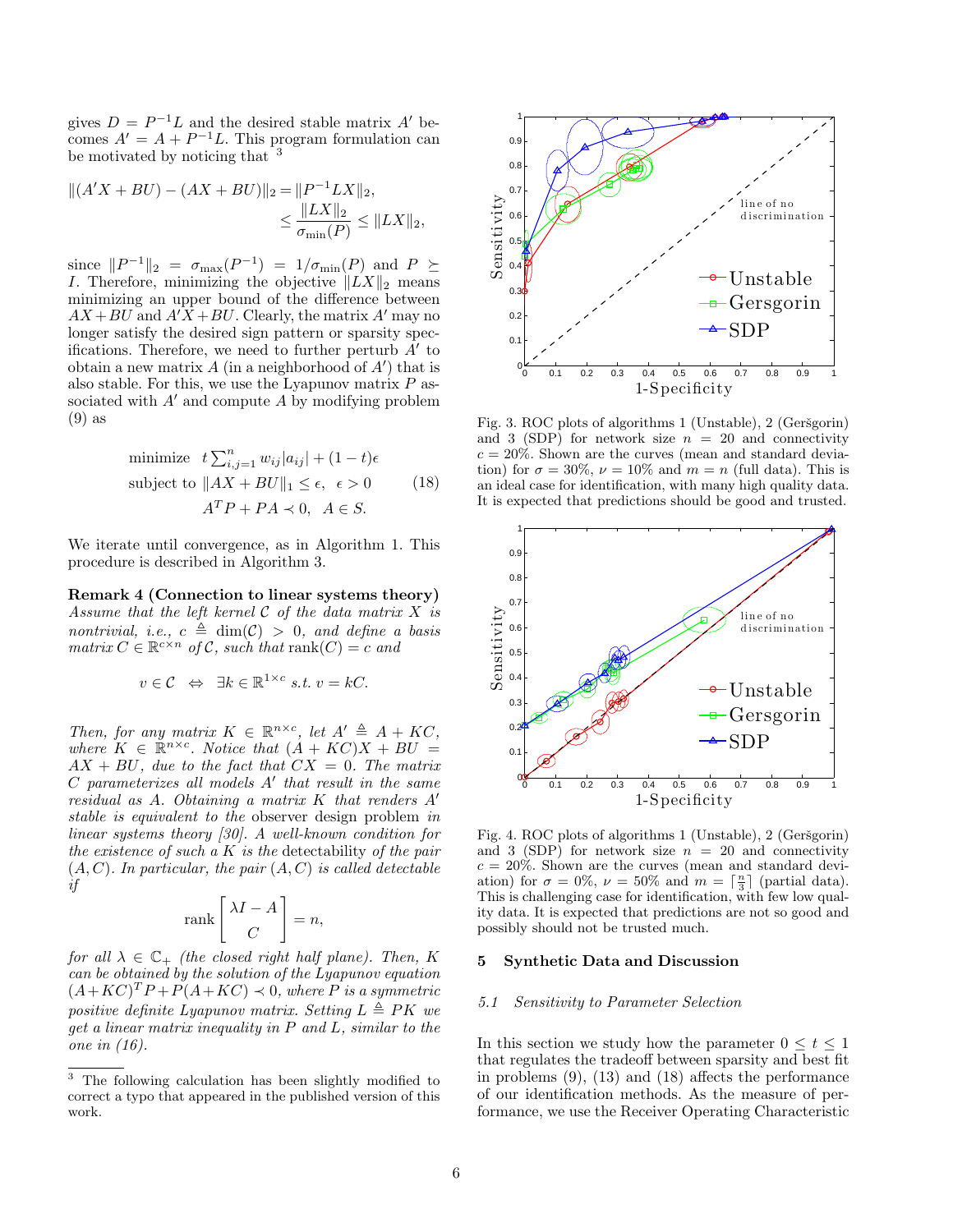

Fig. 5. ROC plots of algorithms 1 (Unstable), 2 (Geršgorin) and 3 (SDP) for network size  $n = 20$  and connectivity  $c = 20\%$ . Shown are the curves (mean and standard deviation) for  $\sigma = 0\%$ ,  $\nu = 50\%$  and  $m = n$  (full data). The identification performance depends on the parameter t.

(ROC) curve. The ROC curve, plots the sensitivity of the prediction results against (1-specificity). These quantities are given by the formula [31]

Sensitivity = 
$$
\frac{\text{TP}}{TP + FN}
$$
 and Specificity =  $\frac{\text{TN}}{\text{TN} + \text{FP}}$ 

where  $T=True$ ,  $F=False$ ,  $P=Positives$ , and  $N=Negatives$ . Since, the parameter  $t$  regulates the weight put on sparsity, i.e., number of zeros, vs. best fit, the terms "Positives" and "Negatives" here refer to non-zero and zero interactions between genes, respectively. <sup>4</sup> The best possible prediction, will give a point in the upper left corner of the plot, representing 100% sensitivity, i.e., no false zero identifications, and 100% specificity, i.e., no false non-zero identifications. A completely random guess will give a point along the diagonal line (line of no discrimination).

To evaluate the performance of our algorithms, we created ROC plots for networks of size  $n = 20$  genes with  $c = 20\%$  connectivity, and for different values of sign knowledge  $\sigma$ , data size m, and noise levels  $\nu$ . We applied our algorithms to a set of 20 stable, random and well-conditioned (otherwise, preconditioning would be required) interconnection matrices A that were generated to be identified. The sample matrices A were obtained as the solution of the following program:

minimize 
$$
||D||_2
$$
  
\nsubject to  $\gamma I \preceq \frac{1}{2} ((\tilde{A} + D) + (\tilde{A} + D)^T) \preceq \epsilon I$ ,  
\n $\Gamma < \gamma < \epsilon < E < 0$ ,  
\n $D_{ij} = 0$  if  $A_{ij} = 0, \forall i, j = 1, ..., n$ ,

where  $\tilde{A}$  is a random, not necessarily stable, interconnection matrix that satisfies a 20% sparsity specification, and D is a perturbation added to  $\tilde{A}$  to obtain a stable matrix  $A = \tilde{A} + D$ . If the  $(i, j)$ th entry of  $\tilde{A}$  is zero, so is the  $(i, j)$ th entry of D, by construction. The constants  $\Gamma, E < 0$  regulate the condition number of  $A = \tilde{A} + D$ (more accurately, its eigenvalues). The above optimization problem is based on the observation that an asymmetric matrix  $A$  is negative definite if and only if its symmetric part  $\frac{1}{2}(A + A^T)$  is negative definite. Then, A will be stable with Lyapunov matrix  $I$ . The data sets associated with matrix A are obtained by  $X = -A^{-1}BU + \nu N$ , where  $BU \in \mathbb{R}^{n \times m}$  is the identity matrix (see Remark 2) and  $N \in \mathbb{R}^{n \times m}$  is a zero mean and unit variance normally distributed random matrix (entry-wise). All algorithms were implemented in MATLAB using the cvx toolbox for convex optimization problems [32] and run on an Intel Core 2 Duo 3.06GHz processor with 8 GB RAM. For problems of size  $n = 20$ , each iteration of algorithms 1, 2 and 3 took approximately 2, 5 and 8 seconds, respectively, while no more than 15 iterations are in general required for algorithms 1 and 2, and 25 iterations for algorithm 3.

Figs. 3 and 4 contain the ROC plots for parameters  $\sigma = 30\%, \nu = 10\%, m = n \text{ (full data)}, \text{ and } \sigma = 0\%,$  $\nu = 50\%, m = \lceil \frac{n}{3} \rceil$  (partial data), respectively. These cases correspond to the two "extremes" in terms of possible identification performance, i.e., many high quality vs. few low quality available data. Every point in the plots corresponds to a different value of  $t$ . As expected, high quality data gives better identifications, i.e., many points are clustered close to the upper left corner of the plot (Fig. 3). This also means that the value of  $t$  does not affect much the quality of identification. This is not the case with few low quality data, as shown in Fig. 4. Although the parameter  $t$  still does not affect much the quality of identification, now most points are clustered in the bottom left corner of the plot close to the line of no discrimination, which implies much worse identification. In particular, algorithm 1 (Unstable) does not perform any better than a random prediction. For data quality in-between these two extremes, the identification performance depends on the parameter  $t$ , as shown in Fig. 5.

We observe that algorithms  $2$  (Gersgorin) and  $3$  (SDP) always perform better than algorithm 1 (Unstable). <sup>5</sup>

,

<sup>4</sup> "Precision" and "Recall" are metrics that are often also used to measure performance. "Recall" is defined by the ratio TP/(TP+FN) and is, therefore, the same as "Sensitivity". Nevertheless, "Precision" is defined by TP/(TP+FP) and is a different metric, that is sometimes also referred to as Positive Predictive Value (PPV).

<sup>5</sup> Due to space limitations, ROC plots for other parameter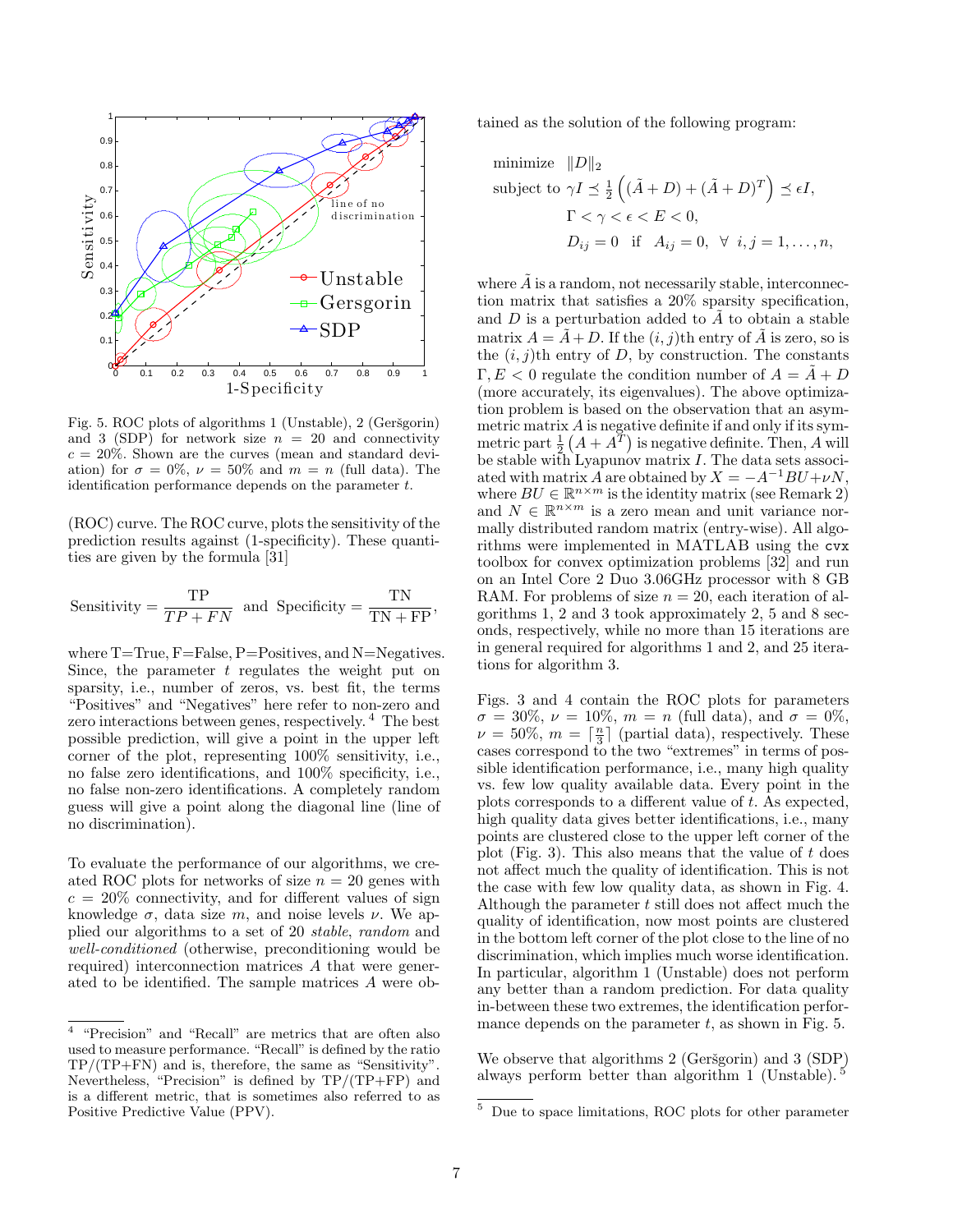This observation is an indication that stability is important, not only for consistency with the problem assumptions, but also for identification performance. Additionally, from Figs. 3, 4, and 5, we see that algorithm 3 (SDP) performs slightly better than algorithm 2 (Geršgorin). This is reasonable, since it does not impose any hard constraints on the edge weights of the network. Nevertheless, algorithm  $2$  (Geršgorin) has a simple linear formulation and scales better with the problem size.

# 5.2 Identification Performance



Fig. 6. Identification performance  $(y\text{-axis})$  as a function of the parameter  $0 \leq t \leq 1$  (*x*-axis), for networks of size  $n = 20$ , connectivity  $c = 20\%$ , sign knowledge  $\sigma = 30\%$ , noise  $\nu = 10\%$  and  $m = n$  (full data). 6(a) Algorithm 1 (Unstable),  $6(b)$  Algorithm 2 (Geršgorin),  $6(c)$  Algorithm 3 (SDP).

| Table 1 |                                                                    |
|---------|--------------------------------------------------------------------|
|         | Algorithm 1 (Unstable): Selection of the parameter $0 \le t \le 1$ |
|         | for networks with $n = 20$ genes and $c = 20\%$ connectivity.      |

|        | $\sigma = 0\%$                        |                                       | $\sigma = 30\%$                       |                                       |  |  |
|--------|---------------------------------------|---------------------------------------|---------------------------------------|---------------------------------------|--|--|
|        | $\nu = 10\%$                          | $\nu = 50\%$                          | $\nu = 10\%$                          | $\nu = 50\%$                          |  |  |
|        | $t = 0.0962$                          | $t = 0.0854$                          | $t = 0.1407$                          | $t = 0.1362$                          |  |  |
| $m=20$ | 32% FIDs                              | 33% FIDs                              | 17% FIDs                              | 20% FIDs                              |  |  |
|        | $58\% \frac{\text{FZs}}{\text{FIDS}}$ | $59\% \frac{\text{FZs}}{\text{FIDs}}$ | $64\% \frac{\text{FZs}}{\text{FIDs}}$ | $63\% \frac{\text{FZs}}{\text{FIDs}}$ |  |  |
|        | $180\%~\frac{\text{ER}}{\text{ER*}}$  | $36\% \frac{\text{ER}}{\text{ER*}}$   | $185\%~\frac{\text{ER}}{\text{ER*}}$  | $39\% \frac{\text{ER}}{\text{ER*}}$   |  |  |
|        | 100% StIDs                            | 92% StIDs                             | 59% StIDs                             | 48% StIDs                             |  |  |
| $m=7$  | $t = 0.0808$                          | $t = 0.0834$                          | $t = 0.1303$                          | $t = 0.1460$                          |  |  |
|        | 34% FIDs                              | 35% FIDs                              | 22% FIDs                              | 23% FIDs                              |  |  |
|        | $55\% \frac{\text{FZs}}{\text{FIDs}}$ | $55\% \frac{\text{FZs}}{\text{FIDs}}$ | $59\% \frac{\text{FZs}}{\text{FIDs}}$ | $59\% \frac{\text{FZs}}{\text{FIDS}}$ |  |  |
|        | 145% $\frac{ER}{ER*}$                 | $27\% \frac{\text{ER}}{\text{ER*}}$   | $220\%~\frac{ER}{ER*}$                | $40\% \frac{\text{ER}}{\text{ER*}}$   |  |  |
|        | 93% StIDs                             | 85% StIDs                             | 5% StIDs                              | 2% StIDs                              |  |  |

Table 2

Algorithm 2 (Geršgorin): Selection of the parameter  $0 \le t \le$ 1 for networks with  $n = 20$  genes and  $c = 20\%$  connectivity.

|        | $\sigma = 0\%$                        |                                       | $\sigma = 30\%$                         |                                       |  |
|--------|---------------------------------------|---------------------------------------|-----------------------------------------|---------------------------------------|--|
|        | $\nu = 10\%$                          | $\nu = 50\%$                          | $\nu = 10\%$                            | $\nu = 50\%$                          |  |
| $m=20$ | $t = 0.0933$                          | $t = 0.0777$                          | $t = 0.1373$                            | $t = 0.1215$                          |  |
|        | 26% FIDs                              | 28% FIDs                              | 16% FIDs                                | 17% FIDs                              |  |
|        | $61\% \frac{\text{FZs}}{\text{FIDS}}$ | $61\% \frac{\text{FZs}}{\text{FIDS}}$ | $67\% \frac{\text{FZs}}{\text{FIDs}}$   | $65\% \frac{\text{FZs}}{\text{FIDS}}$ |  |
|        | $190\%~\frac{\text{ER}}{\text{ER*}}$  | $38\% \frac{\text{ER}}{\text{ER*}}$   | $201\%~\frac{\text{ER}}{\text{ER*}}$    | $41\% \frac{ER}{ER*}$                 |  |
| $m=7$  | $t = 0.0809$                          | $t = 0.0820$                          | $t = 0.1341$                            | $t = 0.1544$                          |  |
|        | 27% F.IDs                             | 29% F.IDs                             | 18% F.IDs                               | 19% F.IDs                             |  |
|        | $57\% \frac{\text{FZs}}{\text{FIDS}}$ | $57\% \frac{\text{FZs}}{\text{FIDs}}$ | $62\%$ $\frac{\text{FZs}}{\text{FIDs}}$ | $62\% \frac{\text{FZs}}{\text{FIDS}}$ |  |
|        | $175\% \frac{ER}{ER*}$                | 33% $\frac{ER}{ER*}$                  | $234\% \frac{ER}{ER*}$                  | $45\% \frac{\text{ER}}{\text{ER*}}$   |  |

In this section, we study the performance of our algorithms in terms of the total false identifications. The performance metrics of interest are the total number of false identifications (FIDs), the fitting error (ER) compared to the best fit (ER\*) obtained if the identified network was the sought one, and the number of false zero identifications (FZs) as a function of the total false identifications. The ratio FZs/FIDs captures sparsity of the network and ER/ER\* indicates how close the identification is to the sought one. Too high or low FZs/FIDs are undesirable, since they correspond to very dense or sparse networks that do not capture reality. Similarly, ER/ER\* that is far away from 1, possibly indicates low quality identification, either qualitatively (signs) or quantitatively (edge weights' values). The ratio FZs/FIDs is also related to the connectivity (Connect) of the identified networks.

As in Section 5.1, we focus on networks of size  $n = 20$ with connectivity  $c = 20\%$ , generated as before. Figs.  $6(a)$ ,  $6(b)$  and  $6(c)$  show the performance of algorithms 1 (Unstable), 2 (Geršgorin) and 3 (SDP),

combinations  $(\sigma, m, \nu)$  are not contained in this paper.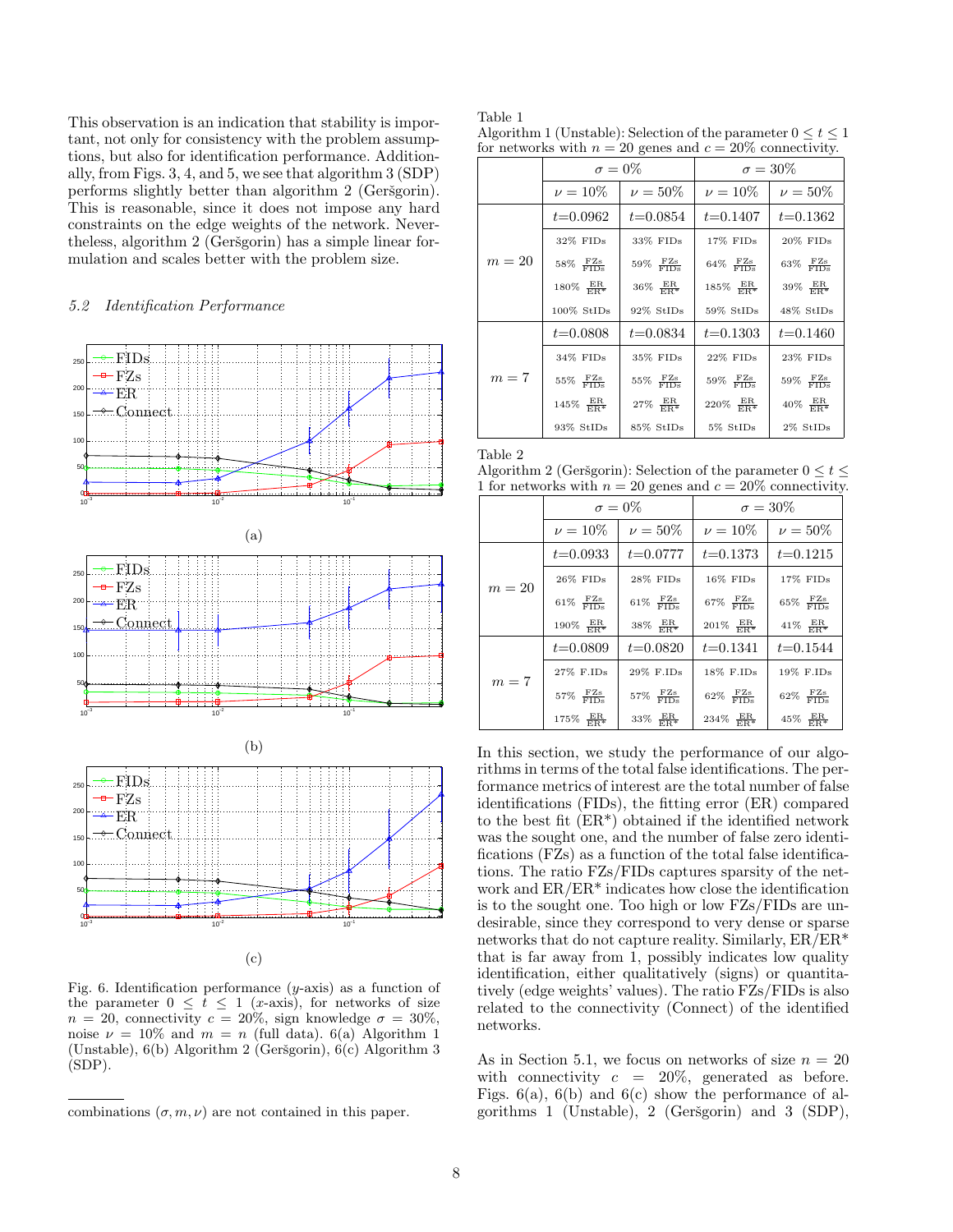Table 3 Algorithm 3 (SDP): Selection of the parameter  $0 \le t \le 1$  for networks with  $n = 20$  genes and  $c = 20\%$  connectivity.

|        |                                       | $\sigma = 0\%$                        | $\sigma = 30\%$                         |                                       |  |
|--------|---------------------------------------|---------------------------------------|-----------------------------------------|---------------------------------------|--|
|        | $\nu = 10\%$                          | $\nu = 50\%$                          | $\nu = 10\%$                            | $\nu = 50\%$                          |  |
|        | $t = 0.1485$                          | $t = 0.2575$                          | $t = 0.3334$                            | $t = 0.3126$                          |  |
| $m=20$ | $25\%$ FIDs                           | $24\%$ FIDs                           | 13% FIDs                                | $16\%$ FIDs                           |  |
|        | $65\% \frac{\text{FZs}}{\text{FIDs}}$ | $62\% \frac{\text{FZs}}{\text{FIDs}}$ | $65\% \frac{\text{FZs}}{\text{FIDs}}$   | $66\% \frac{\text{FZs}}{\text{FIDs}}$ |  |
|        | $183\%~\frac{\text{ER}}{\text{ER*}}$  | $42\% \frac{ER}{ER*}$                 | $185\%~\frac{\text{ER}}{\text{ER*}}$    | $42\% \frac{\text{ER}}{\text{ER*}}$   |  |
| $m=7$  | $t = 0.1394$                          | $t = 0.1546$                          | $t = 0.2562$                            | $t = 0.3086$                          |  |
|        | 27% F.IDs                             | 28% F.IDs                             | 17% F.IDs                               | $19\%$ F.IDs                          |  |
|        | $58\% \frac{\text{FZs}}{\text{FIDs}}$ | $57\% \frac{\text{FZs}}{\text{FIDS}}$ | $63\%$ $\frac{\text{FZs}}{\text{FIDs}}$ | $65\% \frac{\text{FZs}}{\text{FIDS}}$ |  |
|        | $164\%~\frac{\text{ER}}{\text{ER*}}$  | 34% $\frac{ER}{ER*}$                  | $203\%$ $\frac{ER}{ER*}$                | $43\% \frac{\text{ER}}{\text{ER}^*}$  |  |

respectively, for parameters  $\sigma = 30\%$ ,  $\nu = 10\%$  and  $m = n$  (full data). We observe that as t increases, FIDs and connectivity decrease, while FZs/FIDs and  $ER/ER^*$  increase. In fact, very large values of t result in the lowest FIDs that are also the worst in quality, since then FZs/FIDs=1. To address this tradeoff, we select  $t$  so that it results in a network with equal/similar connectivity to the desired one  $(c = 20\%)$ . This, results in identification performances as shown in Tables 1, 2 and 3 for algorithms 1, 2 and 3, respectively. Table 1 also shows the percent of stable identifications (StIDs) returned by algorithm 1. Note that this decreases significantly as the noise increases or the size of data set and sign knowledge decreases. In all cases, the ratio FZs/FIDs is approximately 60%, while the error ER ranges from a fraction to a multiple of the best one ER\*. What is noteworthy is that algorithms  $2$  (Gersgorin) and 3 (SDP) have comparable performance in terms of FIDs, which can get as low as 16% for high quality data (low noise, high sign knowledge and full data). In all cases, algorithms 2 (Geršgorin) and 3 (SDP) perform better than algorithm 1 in terms of FIDs.

#### 5.3 Discussion

In Sections 5.1 and 5.2 we discussed two ways of choosing the parameter  $t$ . The first depending on proximity to the upper left corner of the ROC plot and the second depending on the desired connectivity of the identified network. In this section we show consistency of these two methods. In other words, we show that a parameter  $t$  that gives an identification with desired connectivity, lies as close as possible to the upper left corner of the ROC plot. For this, we check the locations in the ROC plot of the identifications contained in Tables 1, 2 and 3. For illustration purposes, we focus on the parameters  $(m, \sigma, \nu)$  =  $\{(20, 30\%, 10\%), (7, 0\%, 50\%), (20, 0\%, 50\%)\}$  in order to compare with Figs. 3, 4 and 5, respectively. For these data sets, we get sensitivity and (1-specificity) values, as shown in Table 4. Locating these values in Figs. 3, 4 and 5 we see that they lie at least as close to the upper

Table 4 Sensitivity and (1-specificity) values for selected identifications in Tables 1, 2 and 3.

| $(m, \sigma, \nu)$ and Alg. |          | 1-Specificity   | Sensitivity     |
|-----------------------------|----------|-----------------|-----------------|
|                             | Alg. $1$ | $0.13 \pm 0.04$ | $0.61 \pm 0.07$ |
| $(20, 30\%, 10\%)$          | Alg. $2$ | $0.11 \pm 0.05$ | $0.61 \pm 0.06$ |
|                             | Alg. $3$ | $0.08 \pm 0.03$ | $0.63 \pm 0.07$ |
| $(7,0\%,50\%)$              | Alg. $1$ | $0.19 \pm 0.03$ | $0.19 \pm 0.04$ |
|                             | Alg. $2$ | $0.16 \pm 0.03$ | $0.33 \pm 0.03$ |
|                             | Alg. $3$ | $0.18 \pm 0.02$ | $0.36 \pm 0.03$ |
| $(20,0\%,50\%)$             | Alg. $1$ | $0.21 \pm 0.06$ | $0.25 \pm 0.07$ |
|                             | Alg. $2$ | $0.18 \pm 0.07$ | $0.36 \pm 0.08$ |
|                             | Alg. $3$ | $0.33 \pm 0.07$ | $0.57 \pm 0.04$ |

Table 5

A summary of a priori knowledge for the SOS pathway in E.  $\text{coli. A}$  "+" sign indicates known activation, a "-" sign indicates known inhibition, "0" indicates the absence of connection, and "?" indicates an unknown connection. In brackets are known gene interactions that are considered unknown for the purposes of identification.

| Genes    | recA   | lexA | $_{ssb}$ | recF   | dinI   | umuDC  | rpoD   | $_{\mathit{rpoH}}$ | rpoS   |
|----------|--------|------|----------|--------|--------|--------|--------|--------------------|--------|
| recA     | ?      |      | $?(-)$   | $?(+)$ | $?(+)$ | $?(-)$ | $^{+}$ | ?(0)               | ?(0)   |
| lexA     | $^{+}$ | -    | $?(-)$   | $?(+)$ | $?(+)$ | $?(-)$ | $^{+}$ | ?(0)               | ?(0)   |
| $_{ssb}$ | $^{+}$ | -    | $?(-)$   | $?(+)$ | $?(+)$ | $?(-)$ | $^{+}$ | ?(0)               | ?(0)   |
| recF     | ?(0)   | ?(0) | ?(0)     | $?(-)$ | ?(0)   | ?(0)   | $^{+}$ | ?(0)               | $^{+}$ |
| dinI     | $^{+}$ |      | $?(-)$   | $?(+)$ | ?      | $?(-)$ | $^{+}$ | ?(0)               | ?(0)   |
| umuDC    | $^{+}$ |      | $?(-)$   | $?(+)$ | $?(+)$ | $?(-)$ | $^{+}$ | ?(0)               | ?(0)   |
| rpoD     | $^{+}$ | -    | $?(-)$   | $?(+)$ | $?(+)$ | $?(-)$ | ?      | $^{+}$             | ?(0)   |
| rpoH     | ?(0)   | ?(0) | ?(0)     | ?(0)   | ?(0)   | ?(0)   | $\,$   | ?                  | ?(0)   |
| rpoS     | ?(0)   | ?(0) | ?(0)     | ?(0)   | ?(0)   | ?(0)   | $\,$   | ?(0)               | ?      |

left corner compared to other points in these ROC plots and, therefore, they correspond to better identification performance. Although network connectivity is typically unknown, its is easier to get an estimate of it from biological knowledge, than construct ROC plots that depend on identification performance.

# 6 SOS pathway in Escherichia coli

We further applied the proposed identification algorithms to a subnetwork of the SOS pathway in E. coli, using the genetic perturbation experimental data set

$$
X=10^{-3}\begin{bmatrix} 906 & -132 & -139 & 187 & 291 & -61 & -77 & -17 & -25\\ 212 & 383 & -117 & 64 & 169 & -87 & 39 & 125 & 84\\ 18 & -107 & 10524 & 61 & 80 & 13 & 64 & 89 & -70\\ 104 & -50 & -273 & 139 & 180 & 146 & 69 & -4 & 275\\ 119 & -97 & 56 & 315 & 2147 & 142 & -68 & 135 & 113\\ 76 & -189 & -214 & 250 & 347 & 2017 & -67 & -172 & -22\\ -122 & -47 & -102 & -107 & -11 & 104 & 3068 & 365 & 217\\ 178 & -183 & 36 & -70 & -34 & -155 & 8 & 26633 & 87\\ 72 & -128 & 73 & 81 & 305 & 51 & -61 & 274 & 672 \end{bmatrix}
$$

provided in [8]. Since there was no explicit mention to U, we assumed that  $BU = I_9$ . <sup>6</sup> The *a priori* knowledge

 $6$  Note that this is a reasonable assumption, since different values of BU would only result in scaling of the model. See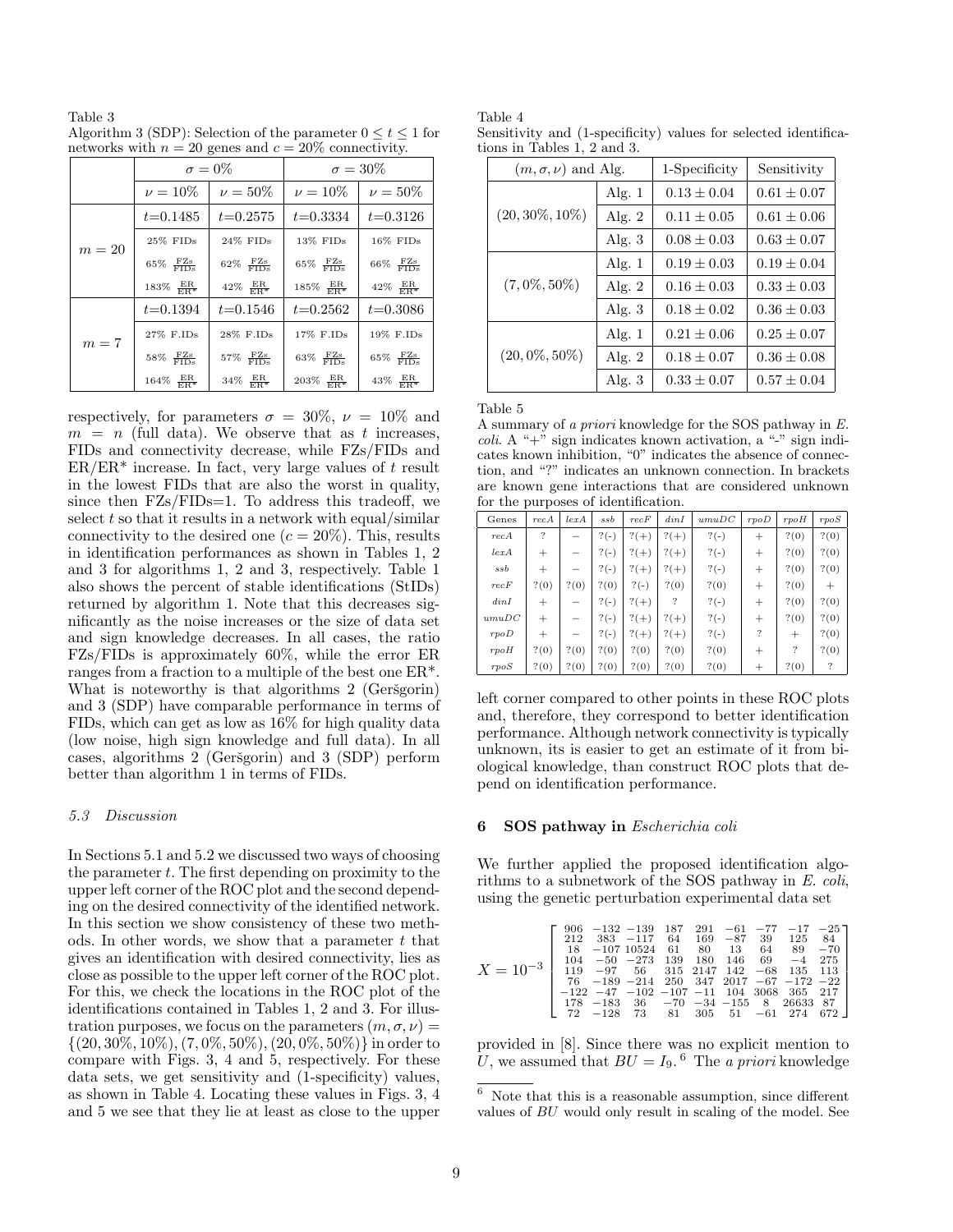

Fig. 7. Diagram of interactions in the SOS network. DNA lesions caused by mitomycin C (MMC) (blue hexagon) are converted to single-stranded DNA during chromosomal replication. Upon binding to ssDNA, the RecA protein is activated (RecA\*) and serves as a coprotease for the LexA protein. The LexA protein is cleaved, thereby diminishing the repression of genes that mediate multiple protective responses. Boxes denote genes, ellipses denote proteins, hexagons indicate metabolites, arrows denote positive regulation, filled circles denote negative regulation. Red emphasis denotes the primary pathway by which the network is activated after DNA damage. Source: Taken from [8].

we used is depicted in Table 5 and has been obtained based on the diagram of Fig. 7.

The subnetwork that we considered consists of nine genes and several transcription factors and metabolites (Fig. 7). The main pathway featured in this network is the pathway between the single-stranded DNA (ssDNA) and the protein LexA that acts as a repressor to several other genes ( $recA$ ,  $ssb$ ,  $dinI$ ,  $umuDC$ , and  $rpoD$ ). The protein RecA, which is activated by the single-stranded DNA, cleaves LexA and thus upregulates the abovementioned genes. Other key regulators in the network are the sigma factors  $\sigma$ 70,  $\sigma$ 32, and  $\sigma$ 38. These sigma factors play an important role in initiating transcription in heat shock and starvation responses.

We applied Algorithms  $1-3$  on the data set X for different values of the parameter  $t$ . The corresponding ROC plots are shown in Fig. 8. As discussed in Section 5, the best identifications will correspond to values of the parameter  $t$  that give points in the ellipse in Fig. 8. For algorithm 1 these points correspond to  $t \in [0.01, 0.1]$ , for algorithm 2 they correspond to  $t \in [0, 0.1]$ , and for algorithm 3 they correspond to  $t \in [0.05, 0.5]$ . In particular, we choose  $t = 0.01$  for algorithm 1,  $t = 0.01$  for algorithm 2 and  $t = 0.1$  for algorithm 3. These parameters result in 37%, 31% and 31% false identifications, respectively. Therefore, algorithms 2 and 3 still perform better than algorithm 1, demonstrating the importance of the stability specification.

All identifications obtained from algorithm 1 are unstable, while the obtained networks have connectivity approximately equal to 50%. Note that this identification performance is worse than the one shown in Tables 1, 2 and 3 for full data and 30% sign knowledge. This is expected since the SOS pathway is much denser (its connectivity is approximately 60%), which conflicts with the sparsity objective.<sup>7</sup> Following we present the interconnection matrix for the SOS pathway in E. coli returned by Algorithm 2 for  $t = 0.01$ :

$$
A=10^{-3}\left[\begin{smallmatrix}-33&-2&0&0&5&0&2&0&0\\9&-21&-1&-44&1&2&2&0&20\\2&-2&-29&0&0&0&2&0&0\\10&0&-2&-123&2&8&4&0&37\\2&-2&0&0&-30&0&2&0&0\\2&-2&0&0&0&-31&2&0&0\\2&-2&0&0&0&0&-38&2&0\\2&-2&0&0&0&2&0&2&-15\end{smallmatrix}\right].
$$

Matrix A has 7 false positives, 3 false negatives, 16 false zeros, and 26 false identifications in total, while it is also stable and satisfies the desired sparsity pattern. The matrix A returned by Algorithm 3 for  $t = 0.1$  is:

$$
A=10^{-3}\left[\begin{smallmatrix} -10& -3&0&-1&2&0&2&0&0 \\ 5&-23&0&0&0&-1&2&0&2 \\ 2&-2&-1&-4&0&0&3&0&0 \\ 0&0&0&-4&0&0&2&0&2 \\ 2&-2&0&0&-5&0&2&0&0 \\ 2&-2&0&-4&0&0&-3&2&0 \\ 2&-2&0&-4&0&0&-3&2&0 \\ 0&0&0&-5&0&2&0&2&0-15 \end{smallmatrix}\right].
$$

Matrix A has 3 false positives, 6 false negatives, 16 false zeros, and 25 false identifications in total, while it is also stable and satisfies the desired sparsity pattern.

## 7 Conclusions

In this paper, we considered the problem of identifying a minimal model that best explains genetic perturbation data obtained at the network's equilibrium state. We relaxed the combinatorially hard cardinality optimization specification by employing its weighted  $\ell_1$  approximation and extended our formulation to account for a priori knowledge on the network structure, as well as stability of the derived solutions. We tested performance and sensitivity of our algorithms to parameter selection,

also Remark 2.

<sup>7</sup> Note that we are analyzing a part of the SOS response mechanism in E. coli in which central role plays the protein LexA. This protein regulates the expression activity of a large number of other genes, which explains the particularly high connectivity observed here. In fact, it is known that LexA directly regulates, i.e., binds to the promoters, of 31 other genes [33]. The connectivity of genes like LexA is atypical.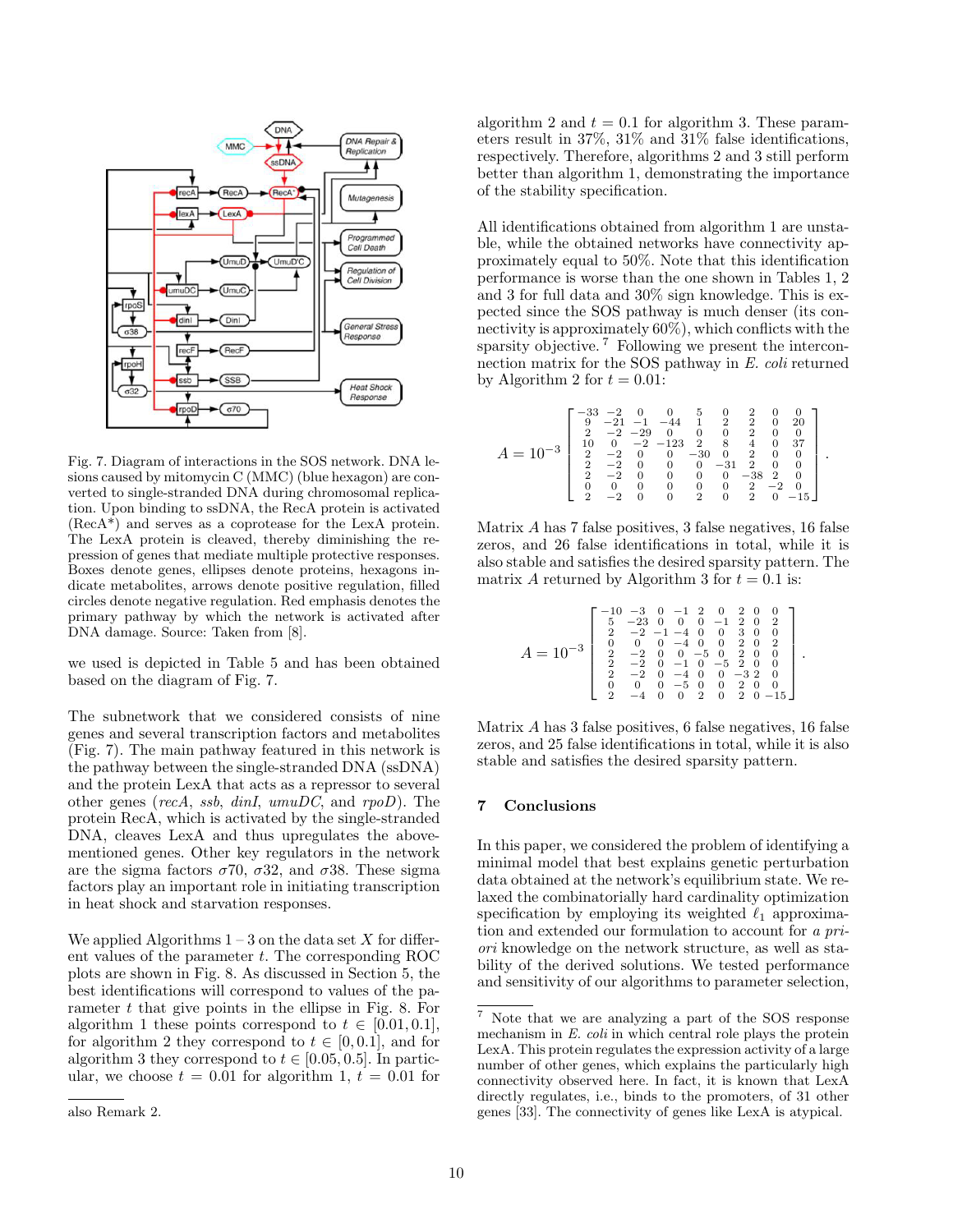

Fig. 8. ROC plots of algorithms 1 (Unstable), 2 (Geršgorin) and 3 (SDP) for the SOS pathway shown in Fig. 7 and different values of the parameter  $t$ . The best identifications are contained in the ellipse close to the upper left corner.

for various sizes of data sets, sign knowledge and noise levels. We concluded that stability is not only necessary for consistency with the problem assumptions, but also for better identification performance. The strength of our approach lies in its convex nature that can handle large scale identification problems. Its efficiency was also demonstrated on real experimental data obtained for the SOS pathway in Escherichia coli.

## 8 Acknowledgements

The authors would like to thank Boxue Huang from Tsinghua University, Beijing, China, for bringing to their attention an important typo in the published version of this paper (footnote 3).

#### References

- [1] S. L. Schreiber. Target-oriented and diversity-oriented organic synthesis in drug discovery, Science, vol. 287, no. 5460, pp. 1964-1969, 2000.
- [2] M. Bansal, V. Belcastro, A. Ambesi-Impiombato and D. di Bernardo. How to Infer Gene Networks from Expression Profiles, Molecular Systems Biology, vol. 3, 2007. (10.1038/msb4100120).
- [3] T. Gardner and J. Faith. Reverse-Engineering Transcription Control Networks, Physics of Life Reviews, vol. 2, pp. 65-88, 2005.
- [4] M. Eisen, P. Spellman, P. Brown, D. Botstein. Cluster Analysis and Display of Genome-Wide Expression Patterns, Proc. National Academy of Science, vol. 95, pp. 14863-14868, 1998.
- [5] R. Amato, A. Ciaramella, N. Deniskina, C. Del Mondo, D. di Bernardo, C. Donalek, G. Longo, G. Mangano, G. Miele, G. Raiconi, A. Staiano and R. Tagliaferri. A Multi-Step Approach to Time Series Analysis and Gene Expression Clustering, Bioinformatics, vol. 22, pp. 589-596, 2006.
- [6] R. Steuer, J. Kurths, C.O. Daub, J. Weise and J. Selbig. The Mutual Information: Detecting and Evaluating Dependencies between Variables, Bioinformatics, vol. 182, pp. 231-240, 2002.
- [7] D. Pe'er, I. Nachman, M. Linial and N. Friedman. Using Bayesian Networks to Analize Expression Data, Journal of Computational Biology, vol. 7, pp. 601-620, 2000.
- [8] T. Gardner, D. di Bernardo, D. Lorenz and J. Collins. Inferring Genetic Networks and Identifying Compound Mode of Action via Expression Profiling, Science, vol. 301, pp. 102- 105, 2003.
- [9] J. Tegner, M. Yeung, J. Hasty and J. Collins. Reverse Engineering Gene Networks: Integrating Genetic Perturbations with Dynamical Modeling, Proc. of the National Academy of Science, vol. 100(10), pp. 59445949, 2003.
- [10] A. A. Julius, M. M. Zavlanos, S. P. Boyd and G. J. Pappas. Genetic Network Identification using Convex Programming, IET Systems Biology, vol. 3(3), pp. 155-166, 2009.
- [11] E. Sontag, A. Kiyatkin and B. Kholodenko. Inferring Dynamic Architecture of Cellular Networks using Time Series of Gene Expression, Protein and Metabolite Data, Bioinformatics, vol. 20(12), pp. 1877-1886, 2004.
- [12] M. Bansal, G. Della Gatta and D. di Bernardo. Inference of Gene Regulatory Networks and Compound Mode of Action from Time Course Gene Expression Profiles, Bioinformatics, vol. 22(7), pp. 815822, 2006.
- [13] F. Amato, C. Cosentino, W. Curatola and D. di Bernardo. LMI-based Algorithm for the Reconstruction of Biological Networks, Proc. American Control Conference, pp. 2720- 2725, New York, NY, 2007.
- [14] A. Papachristodoulou and B. Recht. Determining Interconnections in Chemical Reaction Networks, Proc. American Control Conference, pp. 4872-4877, New York, NY, 2007.
- [15] E. August and A. Papachristodoulou. Efficient, Sparse Biological Network Determination, BMC Systems Biology, vol. 3(25), 2009.
- [16] J. Srividhy, E. J. Crampin, P. E. McSharry, S. Schnell. Reconstructing Biochemical Pathways from Time Course Data, Proteomics, vol. 7, pp. 828-838, 2007.
- [17] R. Porreca, S. Drulhe, H. de Jong, G. Ferrari-Trecate. Structural Identification of Piecewise-Linear Models of Genetic Regulatory Networks, Journal of Computational Biology, vol. 15(10), pp. 1365-1380, 2008.
- [18] E. Cinquemani and R. Porreca and J. Lygeros and G. Ferrari-Trecate. Canalizing Structure of Genetic Network Dynamics: Modelling and Identification via Mixed-Integer Programming, Proc. IEEE Conference on Decision and Control, Shangai, China, 2009.
- [19] M. Arnone and E. Davidson. The Hardwiring of Development: Organization and Function of Genomic Regulatory Systems, Development, vol. 124.
- [20] D. Thieffry, A. Huerta, E. Pérez-Rueda and J. Collado-Vides. From Specific Gene Regulation to Genomic Networks: A Global Analysis of Transcriptional Regulation in Escherichia Coli, Bioessays, vol. 20.
- [21] S. Boyd.  $\ell_1$ -norm Methods for Convex Cardinality Problems, Lecture Notes for EE364b, Stanford University. Available at http://www.stanford.edu/class/ee364b/.
- [22] A. Hassibi, J. How and S. Boyd. Low-Authority Controller Design via Convex Optimization, AIAA Journal of Guidance, Control, and Dynamics, vol. 22(6), pp. 862-872, 1999.